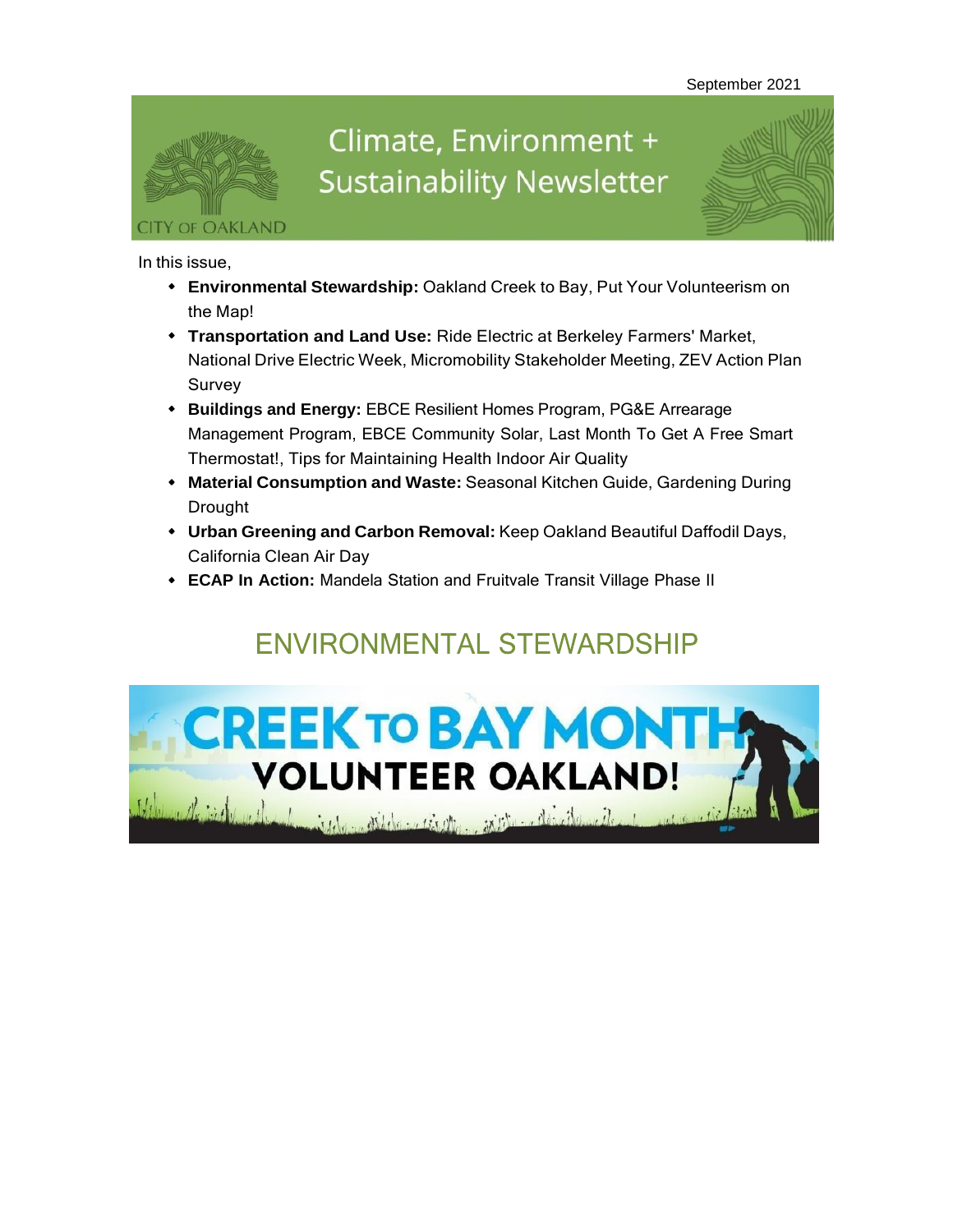## **Creek to Bay 2021 Is Here!**

Be Oaktown PROUD this September for a month of [Oakland](https://oaklandca19202.lt.acemlna.com/Prod/link-tracker?notrack=1&redirectUrl=aHR0cHMlM0ElMkYlMkZ3d3cub2FrbGFuZGNhLmdvdiUyRnRvcGljcyUyRmNyZWVrLXRvLWJheQ%3D%3D&sig=DXtDEVwTgZeiowsTYo9UZWAfkXtmB8zB99w7bfnaHrV&iat=1632342146&a=799335011&account=oaklandca19202%2Eactivehosted%2Ecom&email=LRRV6glqIfcVPcYsJBrMHi%2FZD%2BmsUFpJrc5fHf6IoVE%3D&s=bad97c655476f96a390a72c05a742011&i=984A977A11A16312) Creek to Bay watershed cleanup, education, and commitment! Learn, pledge, and act this September in fun, educational, and meaningful ways.

#### **Learn more, access resources, and report results by clicking at**

**[www.oaklandcreektobay.org](https://oaklandca19202.lt.acemlna.com/Prod/link-tracker?notrack=1&redirectUrl=aHR0cCUzQSUyRiUyRnd3dy5vYWtsYW5kY3JlZWt0b2JheS5vcmclMkY%3D&sig=BfSYbf6QrPnWh1oGe6onnj7p2rgR3JE9vk4cExwTmzV3&iat=1632342146&a=799335011&account=oaklandca19202%2Eactivehosted%2Ecom&email=LRRV6glqIfcVPcYsJBrMHi%2FZD%2BmsUFpJrc5fHf6IoVE%3D&s=bad97c655476f96a390a72c05a742011&i=984A977A11A16365)**.

**AAS Report Your Volunteer Actions** 

Volunteer Reporting

#### *#VolunteerOakland #CreektoBayMonth #OaktownProud #ProtectYourHappyPlace*



**Put Your Volunteerism on the Map - Report Your Volunteer Hours!**

**Acts of Green Pledge** 

from home.

Water conservation and other environmental actions for people to do

Report your volunteerism in real time on our Community Hub with its interactive map and real-time tally. Click on the Report Your [Volunteer](https://oaklandca19202.lt.acemlna.com/Prod/link-tracker?notrack=1&redirectUrl=aHR0cHMlM0ElMkYlMkZvYWtsYW5kLXZvbHVudGVlci1jb21tdW5pdHktb2FrZ2lzLmh1Yi5hcmNnaXMuY29tJTJGcGFnZXMlMkYyMDIxLWNyZWVrLXRvLWJheS1jbGVhbnVw&sig=7PLSXN2WpBjhQxnJ4TKNsv64JhfPkbsmo7TPyxMfp1dW&iat=1632342146&a=799335011&account=oaklandca19202%2Eactivehosted%2Ecom&email=LRRV6glqIfcVPcYsJBrMHi%2FZD%2BmsUFpJrc5fHf6IoVE%3D&s=bad97c655476f96a390a72c05a742011&i=984A977A11A16366) Acti[o](https://oaklandca19202.lt.acemlna.com/Prod/link-tracker?notrack=1&redirectUrl=aHR0cHMlM0ElMkYlMkZvYWtsYW5kLXZvbHVudGVlci1jb21tdW5pdHktb2FrZ2lzLmh1Yi5hcmNnaXMuY29tJTJGcGFnZXMlMkYyMDIxLWNyZWVrLXRvLWJheS1jbGVhbnVw&sig=7PLSXN2WpBjhQxnJ4TKNsv64JhfPkbsmo7TPyxMfp1dW&iat=1632342146&a=799335011&account=oaklandca19202%2Eactivehosted%2Ecom&email=LRRV6glqIfcVPcYsJBrMHi%2FZD%2BmsUFpJrc5fHf6IoVE%3D&s=bad97c655476f96a390a72c05a742011&i=984A977A11A16366)ns ("Mean It") at 2021 Creek to [Bay Cleanup | Oakland Volunteer Community \(arcgis.com\). Take the Acts of Green pledge](https://oaklandca19202.lt.acemlna.com/Prod/link-tracker?notrack=1&redirectUrl=aHR0cHMlM0ElMkYlMkZvYWtsYW5kLXZvbHVudGVlci1jb21tdW5pdHktb2FrZ2lzLmh1Yi5hcmNnaXMuY29tJTJGcGFnZXMlMkYyMDIxLWNyZWVrLXRvLWJheS1jbGVhbnVw&sig=7PLSXN2WpBjhQxnJ4TKNsv64JhfPkbsmo7TPyxMfp1dW&iat=1632342146&a=799335011&account=oaklandca19202%2Eactivehosted%2Ecom&email=LRRV6glqIfcVPcYsJBrMHi%2FZD%2BmsUFpJrc5fHf6IoVE%3D&s=bad97c655476f96a390a72c05a742011&i=984A977A11A16366) ("Green It"), also at Oakland Volunteer Community Hub link above.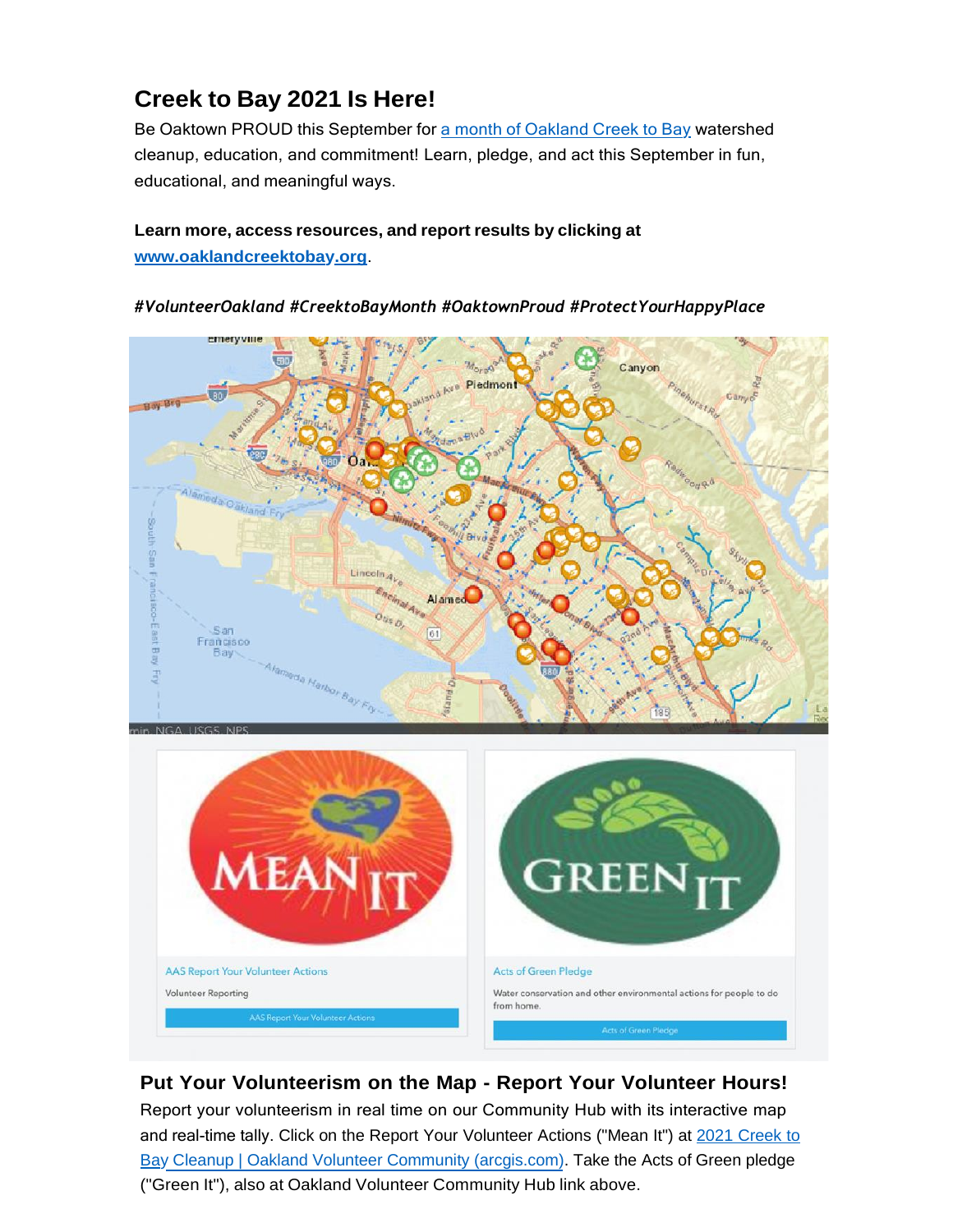## **Public Works Volunteer Guidelines** Review and follow **Volunteer [Guidelines](https://oaklandca19202.lt.acemlna.com/Prod/link-tracker?notrack=1&redirectUrl=aHR0cCUzQSUyRiUyRnd3dy5vYWtsYW5kY2EuZ292JTJGcmVzb3VyY2VzJTJGcHVibGljLXdvcmtzLXZvbHVudGVlci1ndWlkZWxpbmVz&sig=H7CwTatm6FCc97Xx2XJfoGQ6rZNZk1vtXT2e78cuhzdA&iat=1632342146&a=799335011&account=oaklandca19202%2Eactivehosted%2Ecom&email=LRRV6glqIfcVPcYsJBrMHi%2FZD%2BmsUFpJrc5fHf6IoVE%3D&s=bad97c655476f96a390a72c05a742011&i=984A977A11A16367) & Waiver with COVID-19 [safety requirements](https://oaklandca19202.lt.acemlna.com/Prod/link-tracker?notrack=1&redirectUrl=aHR0cCUzQSUyRiUyRnd3dy5vYWtsYW5kY2EuZ292JTJGcmVzb3VyY2VzJTJGcHVibGljLXdvcmtzLXZvbHVudGVlci1ndWlkZWxpbmVz&sig=H7CwTatm6FCc97Xx2XJfoGQ6rZNZk1vtXT2e78cuhzdA&iat=1632342146&a=799335011&account=oaklandca19202%2Eactivehosted%2Ecom&email=LRRV6glqIfcVPcYsJBrMHi%2FZD%2BmsUFpJrc5fHf6IoVE%3D&s=bad97c655476f96a390a72c05a742011&i=984A977A11A16367)**, available in English, Spanish and Chinese.

**[Be safe & follow Alameda County Health Orders](https://oaklandca19202.lt.acemlna.com/Prod/link-tracker?notrack=1&redirectUrl=aHR0cCUzQSUyRiUyRmNvdmlkLTE5LmFjZ292Lm9yZyUyRmluZGV4LnBhZ2U%3D&sig=9knkg4uLzTWRgT4dwQye5nUpz2RbcP9pGsYbHSVpVpi&iat=1632342146&a=799335011&account=oaklandca19202%2Eactivehosted%2Ecom&email=LRRV6glqIfcVPcYsJBrMHi%2FZD%2BmsUFpJrc5fHf6IoVE%3D&s=bad97c655476f96a390a72c05a742011&i=984A977A11A16368)** whenever venturing outside!

**Be #OaktownPROUD**

Stop the spread of germs that can make you and others sick!





# TRANSPORTATION + LAND USE

# RIDE ELECTRIC+NG

## **Ride Electric at Berkeley Farmers' Market**

Test drive new & used EVs. Find eBikes for commutes, recreation, and hauling kids & cargo. Talk to local EV drivers and eBike riders. Learn about credits, rebates, grants, and loans. And, enjoy lunch at the farmers' market. Masks required.

Saturday, October 2 11:00 AM – 3:00 PM Civic Center Park 2151 Martin Luther King Junior Way, Berkeley, CA 94704

**Learn more and register to attend the event at [https://tinyurl.com/rideelectric.](https://oaklandca19202.lt.acemlna.com/Prod/link-tracker?notrack=1&redirectUrl=aHR0cCUzQSUyRiUyRnRpbnl1cmwuY29tJTJGcmlkZWVsZWN0cmlj&sig=2KRVJGBcW5R71kZS2VyPfFVqawuimLCuvUwDqFV8zGic&iat=1632342146&a=799335011&account=oaklandca19202%2Eactivehosted%2Ecom&email=LRRV6glqIfcVPcYsJBrMHi%2FZD%2BmsUFpJrc5fHf6IoVE%3D&s=bad97c655476f96a390a72c05a742011&i=984A977A11A16337)**

Owners of plug-in vehicles interested in [showcasing](https://oaklandca19202.lt.acemlna.com/Prod/link-tracker?notrack=1&redirectUrl=aHR0cHMlM0ElMkYlMkZ3d3cuZXZlbnRicml0ZS5jb20lMkZlJTJGNHRoLWFubnVhbC1yaWRlLWVsZWN0cmljLWF0LXRoZS1mYXJtZXJzLW1hcmtldC1yZWdpc3RyYXRpb24tMTY4MTYyODMyNTU5&sig=7RNB3uic7x5EfDGx3xegkodXroHYXKWxFc6AokpH6s2L&iat=1632342146&a=799335011&account=oaklandca19202%2Eactivehosted%2Ecom&email=LRRV6glqIfcVPcYsJBrMHi%2FZD%2BmsUFpJrc5fHf6IoVE%3D&s=bad97c655476f96a390a72c05a742011&i=984A977A11A16338) your car, please register as an EV owner and complete the [EventBrite](https://oaklandca19202.lt.acemlna.com/Prod/link-tracker?notrack=1&redirectUrl=aHR0cHMlM0ElMkYlMkZ3d3cuZXZlbnRicml0ZS5jb20lMkZlJTJGNHRoLWFubnVhbC1yaWRlLWVsZWN0cmljLWF0LXRoZS1mYXJtZXJzLW1hcmtldC1yZWdpc3RyYXRpb24tMTY4MTYyODMyNTU5&sig=7RNB3uic7x5EfDGx3xegkodXroHYXKWxFc6AokpH6s2L&iat=1632342146&a=799335011&account=oaklandca19202%2Eactivehosted%2Ecom&email=LRRV6glqIfcVPcYsJBrMHi%2FZD%2BmsUFpJrc5fHf6IoVE%3D&s=bad97c655476f96a390a72c05a742011&i=984A977A11A16338) survey.

## **National Drive Electric Week**

[ElectricForAll.org a](https://oaklandca19202.lt.acemlna.com/Prod/link-tracker?notrack=1&redirectUrl=aHR0cHMlM0ElMkYlMkZ3d3cuZWxlY3RyaWNmb3JhbGwub3JnJTJGJTNGbWNfY2lkJTNEYzRiYjI2MDk2YyUyNm1jX2VpZCUzRDM2MGM2ZmI3NjU%3D&sig=HCAf9JaoMtr8iqy4kt5HJQbU1LUHhM8VyjYB3oj3oGSU&iat=1632342146&a=799335011&account=oaklandca19202%2Eactivehosted%2Ecom&email=LRRV6glqIfcVPcYsJBrMHi%2FZD%2BmsUFpJrc5fHf6IoVE%3D&s=bad97c655476f96a390a72c05a742011&i=984A977A11A16339)nd Plug [In America](https://oaklandca19202.lt.acemlna.com/Prod/link-tracker?notrack=1&redirectUrl=aHR0cHMlM0ElMkYlMkZwbHVnaW5hbWVyaWNhLm9yZyUyRiUzRm1jX2NpZCUzRGM0YmIyNjA5NmMlMjZtY19laWQlM0QzNjBjNmZiNzY1&sig=GUAhCPDjBR3sHMtje323tagErRz152vRN9XMDjpvFrKn&iat=1632342146&a=799335011&account=oaklandca19202%2Eactivehosted%2Ecom&email=LRRV6glqIfcVPcYsJBrMHi%2FZD%2BmsUFpJrc5fHf6IoVE%3D&s=bad97c655476f96a390a72c05a742011&i=984A977A11A16340) want you to mark your calendars for National Drive Electric Week 2021, Saturday, September 25th to Sunday, October 3rd! National Drive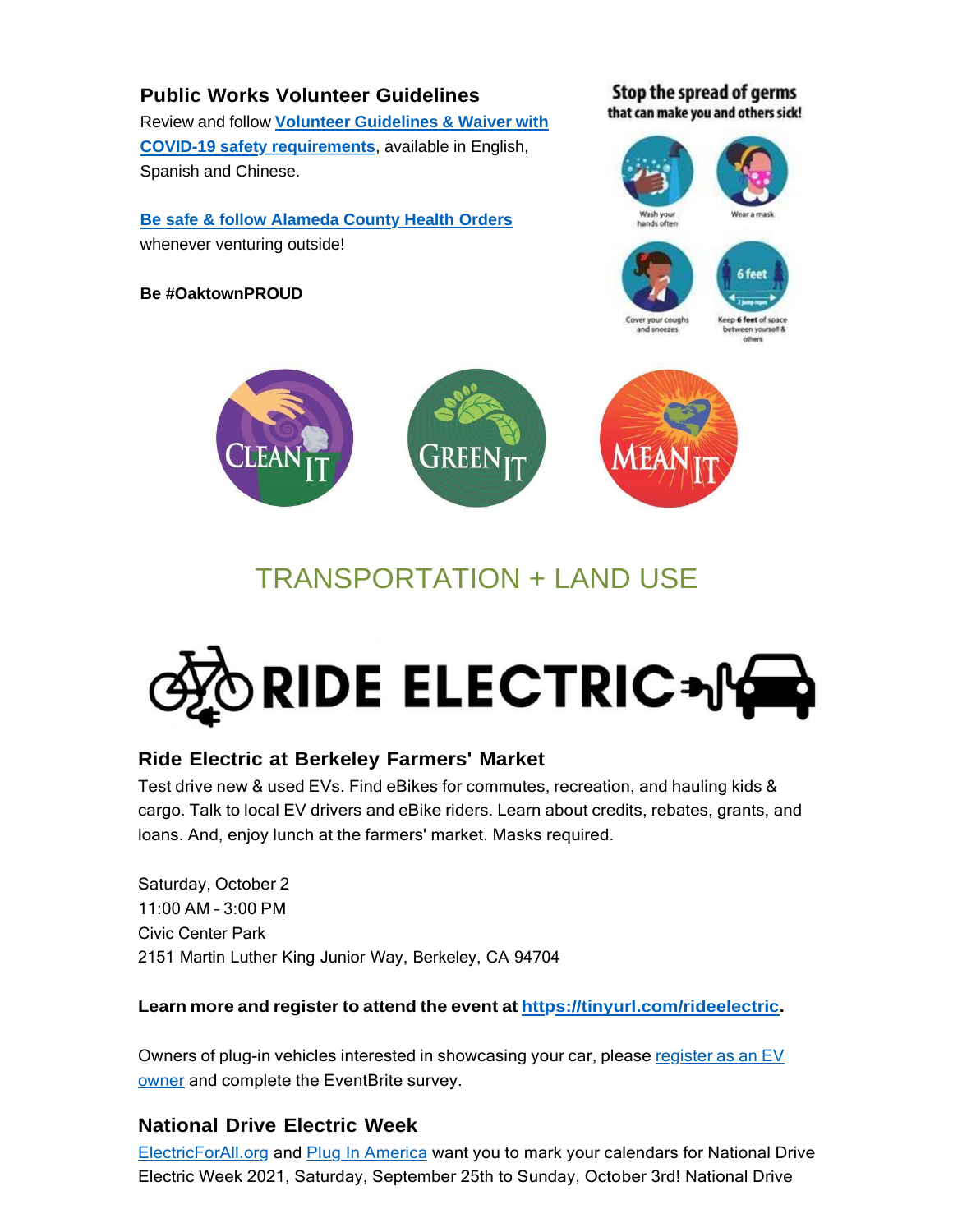Electric Week is a nationwide celebration to raise awareness of the many benefits of all-

electric and plug-in hybrid cars, trucks, motorcycles and more. Are you considering going electric? Find and RSVP for an inperson or online event to learn from owners who have done so. Then, take the Electric For All "I'm Going [Electric"](https://oaklandca19202.lt.acemlna.com/Prod/link-tracker?notrack=1&redirectUrl=aHR0cCUzQSUyRiUyRmVsZWN0cmljZm9yYWxsLm9yZyUyRnBsZWRnZQ%3D%3D&sig=C37ZaYWHQ4FRdFH6KRbCwhMVsMRXXg89v5QwpMwdA1km&iat=1632342146&a=799335011&account=oaklandca19202%2Eactivehosted%2Ecom&email=LRRV6glqIfcVPcYsJBrMHi%2FZD%2BmsUFpJrc5fHf6IoVE%3D&s=bad97c655476f96a390a72c05a742011&i=984A977A11A16341) pledge and receive a \$40 GIG Car Share credit plus a free sticker.





**Micromobility Stakeholder Meeting**

*Micromobility* refers to small electric vehicles such as E-bikes and E-scooters. These energyefficient vehicles emit no pollution, and are an important part of Oakland's strategy for reducing greenhouse gas emissions.

**Join an online discussion on the role of micromobility in Oakland's transportation system on Wednesday September 29th, 3:00-5:00pm PDT.** Topics will include:

 $\cdot$  How can the City support the use of micromobility, especially in disadvantaged communities?

· How can the City ensure that micromobility options are affordable and available to all Oaklanders, including those with disabilities?

As part of [Oakland's](https://oaklandca19202.lt.acemlna.com/Prod/link-tracker?notrack=1&redirectUrl=aHR0cHMlM0ElMkYlMkZ3d3cub2FrbGFuZGNhLmdvdiUyRnByb2plY3RzJTJGemVyby1lbWlzc2lvbi12ZWhpY2xlLWFjdGlvbi1wbGFu&sig=2PCX6hKuNPLRJPuT8dxgGkRXnEgdUTKb5CmEZXf9FAja&iat=1632342146&a=799335011&account=oaklandca19202%2Eactivehosted%2Ecom&email=LRRV6glqIfcVPcYsJBrMHi%2FZD%2BmsUFpJrc5fHf6IoVE%3D&s=bad97c655476f96a390a72c05a742011&i=984A977A11A16318) Zero Emission Vehicle Action Plan, this stakeholder meeting will result in policy recommendations for both owned and shared E-bikes, E-scooters, and other small battery-powered devices. This is a free public meeting; anyone who is interested in the topic may join.

**Register Today on our [Eventbrite.](https://oaklandca19202.lt.acemlna.com/Prod/link-tracker?notrack=1&redirectUrl=aHR0cHMlM0ElMkYlMkZ3d3cuZXZlbnRicml0ZS5jb20lMkZlJTJGb2FrbGFuZC1taWNyb21vYmlsaXR5LXN0YWtlaG9sZGVyLW1lZXRpbmctdGlja2V0cy0xNzAxODI0NDcyODE%3D&sig=4yWwzMVYfvv1AyWZMYnhtfy1ABVgYRY1C2u4qR87XLP6&iat=1632342146&a=799335011&account=oaklandca19202%2Eactivehosted%2Ecom&email=LRRV6glqIfcVPcYsJBrMHi%2FZD%2BmsUFpJrc5fHf6IoVE%3D&s=bad97c655476f96a390a72c05a742011&i=984A977A11A16423)**

## **We Need Your Input! - ZEV Action Plan Surveys**

Electric vehicles can save you hundreds of dollars a month while reducing air pollution in our community. But many neighborhoods in Oakland have no public chargers. How can we ensure that all Oaklanders have access to affordable, clean transportation? The City of Oakland is developing a Zero Emission Vehicle Action Plan and needs to hear from you!

- **Take the ZEVAP [Survey](https://oaklandca19202.lt.acemlna.com/Prod/link-tracker?notrack=1&redirectUrl=aHR0cHMlM0ElMkYlMkZvYWtsYW5kY2EuZm9ybXN0YWNrLmNvbSUyRmZvcm1zJTJGemVyb19lbWlzc2lvbl92ZWhpY2xlX2FjdGlvbl9wbGFuX3N1cnZleV9kcmFmdA%3D%3D&sig=2mpCE35VuN55i3DeGBwG6W2iV5AtPFJjLf7pmRPNbYj2&iat=1632342146&a=799335011&account=oaklandca19202%2Eactivehosted%2Ecom&email=LRRV6glqIfcVPcYsJBrMHi%2FZD%2BmsUFpJrc5fHf6IoVE%3D&s=bad97c655476f96a390a72c05a742011&i=984A977A11A16316)**
- **Tell Us Where You Want to See More EV [Chargers](https://oaklandca19202.lt.acemlna.com/Prod/link-tracker?notrack=1&redirectUrl=aHR0cHMlM0ElMkYlMkZ3d3cub2FrbGFuZGNhLmdvdiUyRnNlcnZpY2VzJTJGemVyby1lbWlzc2lvbi12ZWhpY2xlLWFjdGlvbi1wbGFuLWludGVyYWN0aXZlLW1hcA%3D%3D&sig=HXqRhGs8xWuc7giSfJ6J51mAh6CEuMzo96CR3xGpNcrj&iat=1632342146&a=799335011&account=oaklandca19202%2Eactivehosted%2Ecom&email=LRRV6glqIfcVPcYsJBrMHi%2FZD%2BmsUFpJrc5fHf6IoVE%3D&s=bad97c655476f96a390a72c05a742011&i=984A977A11A16317)**

To learn more about the project and see the development and progress of the plan, visit the City's Zero Emission Vehicle Action Plan [webpage.](https://oaklandca19202.lt.acemlna.com/Prod/link-tracker?notrack=1&redirectUrl=aHR0cHMlM0ElMkYlMkZ3d3cub2FrbGFuZGNhLmdvdiUyRnByb2plY3RzJTJGemVyby1lbWlzc2lvbi12ZWhpY2xlLWFjdGlvbi1wbGFu&sig=2PCX6hKuNPLRJPuT8dxgGkRXnEgdUTKb5CmEZXf9FAja&iat=1632342146&a=799335011&account=oaklandca19202%2Eactivehosted%2Ecom&email=LRRV6glqIfcVPcYsJBrMHi%2FZD%2BmsUFpJrc5fHf6IoVE%3D&s=bad97c655476f96a390a72c05a742011&i=984A977A11A16318) Sign up for email updates [here.](https://oaklandca19202.lt.acemlna.com/Prod/link-tracker?notrack=1&redirectUrl=aHR0cHMlM0ElMkYlMkZ1cmxkZWZlbnNlLnByb29mcG9pbnQuY29tJTJGdjIlMkZ1cmwlM0Z1JTNEaHR0cHMtM0FfX29ha2xhbmRjYS5mb3Jtc3RhY2suY29tX2Zvcm1zX3pldi01RmFjdGlvbi01RnBsYW4tNUZlbWFpbC01Rmxpc3QlMjZkJTNERHdNRmFRJTI2YyUzRDZaYm9LZEp6UjhuWk9xd0JqaFBuQ3clMjZyJTNEZHlDenVMRHhBczRKSTFWcVVYZk9xOTN4Ujl1bkU2amQ5UHB3aUoxYU9wOCUyNm0lM0Rpa1FEMHRKUjRtYXlWcTNwM0RIZ1FsYmpWQ2NHOUh2d0pfTlhha0ctQWhrJTI2cyUzRFhxa201ZnRpTUliZy1aVGl2U2p1azlxaVpmVTFEOXR3ZDlUX2d4TEl4cTglMjZlJTNE&sig=AVKh9c3CLmkLth3TtFwYNDf5T94i3mocHoeXxqzLGtsu&iat=1632342146&a=799335011&account=oaklandca19202%2Eactivehosted%2Ecom&email=LRRV6glqIfcVPcYsJBrMHi%2FZD%2BmsUFpJrc5fHf6IoVE%3D&s=bad97c655476f96a390a72c05a742011&i=984A977A11A16319)

# BUILDINGS + ENERGY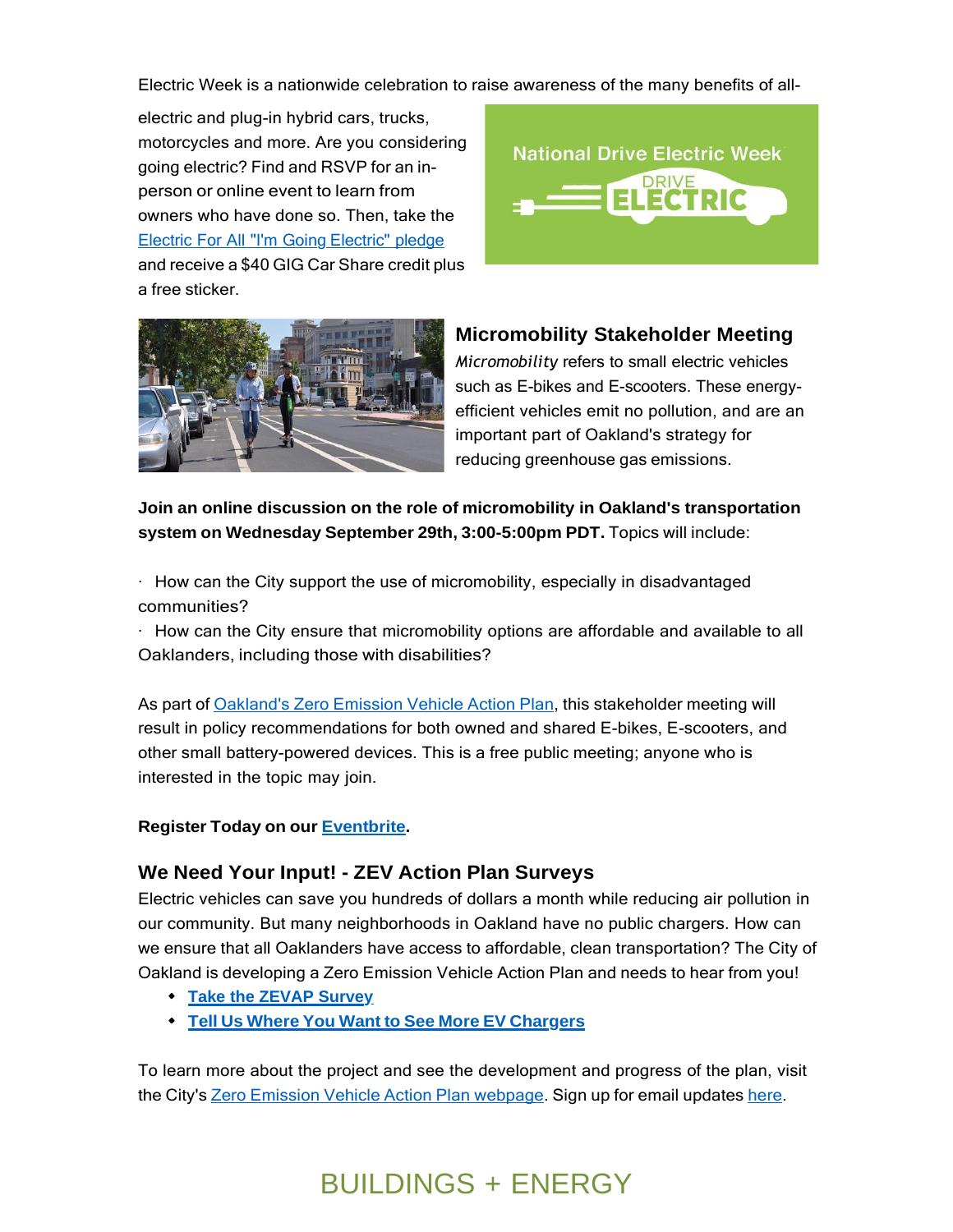## **EBCE Resilient Homes Program**

[Resilient Home](https://oaklandca19202.lt.acemlna.com/Prod/link-tracker?notrack=1&redirectUrl=aHR0cHMlM0ElMkYlMkZlYmNlLm9yZyUyRnJlc2lsaWVudC1ob21lJTJGJTNGY2FtcGFpZ25JRCUzRE5ld3NsZXR0ZXI%3D&sig=DuWDHjBHudFTrzm4b5qUSu9SMjAjZ7hu4fPAUtKxsvTH&iat=1632342146&a=799335011&account=oaklandca19202%2Eactivehosted%2Ecom&email=LRRV6glqIfcVPcYsJBrMHi%2FZD%2BmsUFpJrc5fHf6IoVE%3D&s=bad97c655476f96a390a72c05a742011&i=984A977A11A16342) is a program from Alameda County's public electricity provider East Bay Community Energy (EBCE). EBCE has done the upfront legwork to select an experienced partner, Sunrun, and pre-negotiated solar and battery backup system incentives for Oakland homeowners. To further lower customer costs, Sunrun will pay homeowners \$1,250 after installation for agreeing to share their



stored energy with EBCE when demand on the power grid is high. This will help the grid operate more reliably, and cut carbon emissions and costs for all EBCE customers.

With wildfire season is here, it's time to prepare for rolling blackouts and PG&E Public Safety Power Shutoff outages. Keep the lights on and the fridge cold. [Sign](https://oaklandca19202.lt.acemlna.com/Prod/link-tracker?notrack=1&redirectUrl=aHR0cHMlM0ElMkYlMkZlYmNlLm9yZyUyRnJlc2lsaWVudC1ob21lJTJGJTNGY2FtcGFpZ25JRCUzRE5ld3NsZXR0ZXI%3D&sig=DuWDHjBHudFTrzm4b5qUSu9SMjAjZ7hu4fPAUtKxsvTH&iat=1632342146&a=799335011&account=oaklandca19202%2Eactivehosted%2Ecom&email=LRRV6glqIfcVPcYsJBrMHi%2FZD%2BmsUFpJrc5fHf6IoVE%3D&s=bad97c655476f96a390a72c05a742011&i=984A977A11A16342) up now to see if a solar and battery backup system is a good fit for your home

## **PG&E Arrearage Management Program**

Need help paying your utility bills? During the pandemic, the California Public Utilities Commission directed PG&E to stop disconnecting customers who are unable to pay their bills. This moratorium ends on September 30, 2021, at which time energy customers like you will need to begin

#### **Behind on your PG&E bills? The AMP** program can help.

With each on-time payment of your current charges, AMP will forgive 1/12 of the eligible debt you owed at the time of your enrollment.



paying outstanding electricity and gas balances or risk disconnection. Note: customers on a payment plan are not at risk of disconnections. There are several payment plans you can enroll in, including the Arrearage Management Plan (AMP), to avoid being disconnected. The Arrearage Management Plan (AMP) is a new payment plan to help qualifying residential customers reduce unpaid balances (up to \$8,000) on their energy bills. With each on-time payment of current charges, AMP will forgive 1/12 of the eligible debt owed at the time of enrollment. After twelve on-time payments of monthly current charges, eligible debt will be forgiven up to \$8,000. PG&E manages this program for EBCE customers. For more information and to enroll, visit [ebce.org/amp](https://oaklandca19202.lt.acemlna.com/Prod/link-tracker?notrack=1&redirectUrl=aHR0cCUzQSUyRiUyRmViY2Uub3JnJTJGYW1w&sig=7o4AS2zjeborgu8j8UCknXTqUi4nzwmD7AMPvw1Kczbq&iat=1632342146&a=799335011&account=oaklandca19202%2Eactivehosted%2Ecom&email=LRRV6glqIfcVPcYsJBrMHi%2FZD%2BmsUFpJrc5fHf6IoVE%3D&s=bad97c655476f96a390a72c05a742011&i=984A977A11A16343) or speak with a PG&E customer service representative at 1 (800) 743-5000.



## **EBCE Seeks Local Sponsors for Community Solar Project**

East Bay Community Energy is developing a community solar program that will offer qualifying customers living in designated disadvantaged communities access to 100% renewable energy and a 20% discount on their electricity bills. As part of the program, EBCE will select local partner sponsor(s) to help

project developers and the community come together, identify community-suggested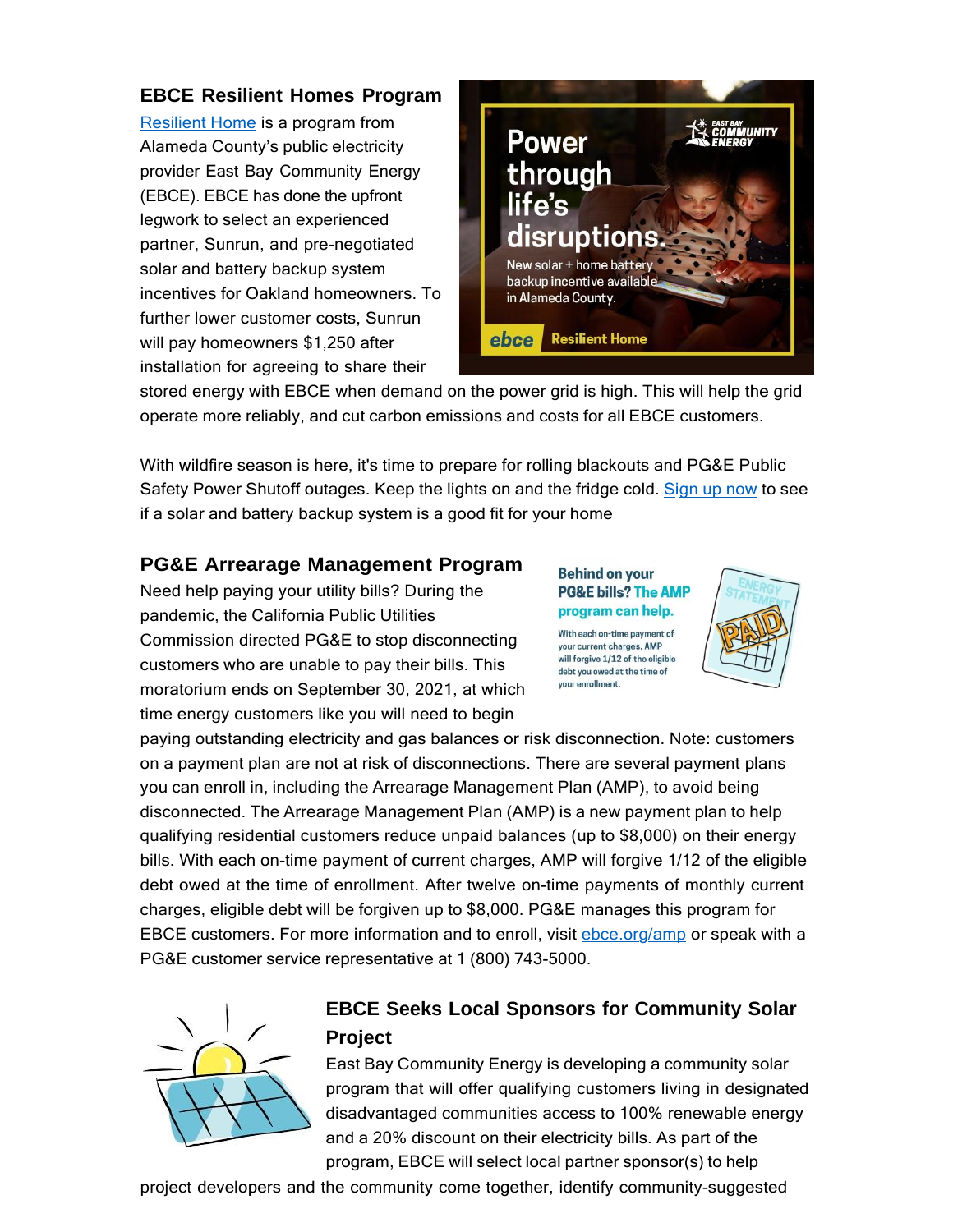project sites, and work with EBCE to conduct outreach and create interest in subscribing to the project. The sponsor can be a non-profit, local government, or school. Moreinformation can be found at [ebce.org/community-solar](https://oaklandca19202.lt.acemlna.com/Prod/link-tracker?notrack=1&redirectUrl=aHR0cHMlM0ElMkYlMkZ1cmxkZWZlbnNlLnByb29mcG9pbnQuY29tJTJGdjIlMkZ1cmwlM0Z1JTNEaHR0cC0zQV9fZWJjZS5vcmdfY29tbXVuaXR5LTJEc29sYXIlMjZkJTNERHdNRmFRJTI2YyUzRDZaYm9LZEp6UjhuWk9xd0JqaFBuQ3clMjZyJTNEOVpiS3hnMHZoUWFZbGRxN3JQYS1oNmkzZlBfemhhYk5xWDJJVzNUX2NwQSUyNm0lM0RManJobXh4MVc4LUROclJWT3hPak1XVHZCcWdZSXA4ZWRvblN2ZVNTbmdRJTI2cyUzRHpKTDNFRHFGRGpJSm1GVnFvY3djc0NzZnlualRfTlFXOFR4c1p0UHpGa0klMjZlJTNE&sig=zKnNSb57YFZAaoMa3ySWgL2aNE9jnU8Nbif8KyF3FEn&iat=1632342146&a=799335011&account=oaklandca19202%2Eactivehosted%2Ecom&email=LRRV6glqIfcVPcYsJBrMHi%2FZD%2BmsUFpJrc5fHf6IoVE%3D&s=bad97c655476f96a390a72c05a742011&i=984A977A11A16320)



## **Last Month To Get A Free Smart Theromstat!**

Save Energy while helping reduce blackouts with [OhmConnect's](https://oaklandca19202.lt.acemlna.com/Prod/link-tracker?notrack=1&redirectUrl=aHR0cHMlM0ElMkYlMkZ3d3cub2htY29ubmVjdC5jb20lMkY%3D&sig=BiYo9jmJjeY14kCZgGrYydU7CSL4HWoX8Gy6pMzdoqAL&iat=1632342146&a=799335011&account=oaklandca19202%2Eactivehosted%2Ecom&email=LRRV6glqIfcVPcYsJBrMHi%2FZD%2BmsUFpJrc5fHf6IoVE%3D&s=bad97c655476f96a390a72c05a742011&i=984A977A11A16344) City Energy Challenge! To help prevent blackouts this summer, OhmConnect is challenging communities across California to see who can save the most energy by the end of September- a little neighborly competition to decide California's most energy-conscious city. OhmConnect will give the winning city \$50,000 to award 10 scholarships for education (community college, job training, university, etc.) to residents

of their city.

When you sign up, you'll receive a free smart thermostat. Not only will this help lower your utility bills, OhmConnect actually pays you for reducing energy use during peak hours. With 1 Million thermostats connected to OhmConnect, we have the ability to prevent blackouts by reducing demand on the grid at critical times - a potential impact [equivalent](https://oaklandca19202.lt.acemlna.com/Prod/link-tracker?notrack=1&redirectUrl=aHR0cHMlM0ElMkYlMkZ3d3cub2htY29ubmVjdC5jb20lMkY%3D&sig=BiYo9jmJjeY14kCZgGrYydU7CSL4HWoX8Gy6pMzdoqAL&iat=1632342146&a=799335011&account=oaklandca19202%2Eactivehosted%2Ecom&email=LRRV6glqIfcVPcYsJBrMHi%2FZD%2BmsUFpJrc5fHf6IoVE%3D&s=bad97c655476f96a390a72c05a742011&i=984A977A11A16344) to taking 146 cars off the road for an entire year. Do your part and sign up [now!](https://oaklandca19202.lt.acemlna.com/Prod/link-tracker?notrack=1&redirectUrl=aHR0cHMlM0ElMkYlMkZ3d3cub2htY29ubmVjdC5jb20lMkY%3D&sig=BiYo9jmJjeY14kCZgGrYydU7CSL4HWoX8Gy6pMzdoqAL&iat=1632342146&a=799335011&account=oaklandca19202%2Eactivehosted%2Ecom&email=LRRV6glqIfcVPcYsJBrMHi%2FZD%2BmsUFpJrc5fHf6IoVE%3D&s=bad97c655476f96a390a72c05a742011&i=984A977A11A16344)

## **Tips for Maintaining Healthy Indoor Air Quality**

Once again, late summer has brought with it a series of devastating wildfires, resulting in smoky conditions and poor air quality around the Bay Area. With so many seemingly conflicting measures of air quality, it can be hard to properly assess when the air inside your home has unsafe levels of



pollutants, let alone what to do about it. This [presentation](https://oaklandca19202.lt.acemlna.com/Prod/link-tracker?notrack=1&redirectUrl=aHR0cHMlM0ElMkYlMkZ3d3cueW91dHViZS5jb20lMkZ3YXRjaCUzRnYlM0RhQ0szdWg3VmVSUQ%3D%3D&sig=7JcZnEGunmJ5o3xQnZ32Y74hafRqyLm2cYjD3QNQorA4&iat=1632342146&a=799335011&account=oaklandca19202%2Eactivehosted%2Ecom&email=LRRV6glqIfcVPcYsJBrMHi%2FZD%2BmsUFpJrc5fHf6IoVE%3D&s=bad97c655476f96a390a72c05a742011&i=984A977A11A16371) helps to clarify what terms like AQI mean and provides tips for tracking and improving indoor air quality during smoke events. Or check out these webinars hosted by StopWaste and the Bay Area Regional Energy Network on [improving](https://oaklandca19202.lt.acemlna.com/Prod/link-tracker?notrack=1&redirectUrl=aHR0cHMlM0ElMkYlMkZ3d3cueW91dHViZS5jb20lMkZ3YXRjaCUzRnYlM0QxOHZHZ2VSMURZNA%3D%3D&sig=BL2rrj6qPAiMd8tvBjzdo9QWg51RUa9wMGb5cGtfFgLh&iat=1632342146&a=799335011&account=oaklandca19202%2Eactivehosted%2Ecom&email=LRRV6glqIfcVPcYsJBrMHi%2FZD%2BmsUFpJrc5fHf6IoVE%3D&s=bad97c655476f96a390a72c05a742011&i=984A977A11A16372) indoor air quality and comfort and a [chef's](https://oaklandca19202.lt.acemlna.com/Prod/link-tracker?notrack=1&redirectUrl=aHR0cHMlM0ElMkYlMkZ3d3cueW91dHViZS5jb20lMkZ3YXRjaCUzRnYlM0RzcVBxenUweVdXOA%3D%3D&sig=F4xLjN8ZipRgv5b1ZV9p5R6aQTjwQ5RishRmVX2nzhLr&iat=1632342146&a=799335011&account=oaklandca19202%2Eactivehosted%2Ecom&email=LRRV6glqIfcVPcYsJBrMHi%2FZD%2BmsUFpJrc5fHf6IoVE%3D&s=bad97c655476f96a390a72c05a742011&i=984A977A11A16373) demo on the benefits of electric induction cooking (and yummy tips to eat up your fresh garden produce)

# MATERIAL CONSUMPTION + WASTE

## **Seasonal Kitchen Guide**

Be sure to check out the newly released Seasonal Kitchen Guide: Tips, Tricks &Techniques for Reducing Food Waste at Home created by Food Shift, a social enterprisekitchen and innovator in the food recovery sector, produced in partnership with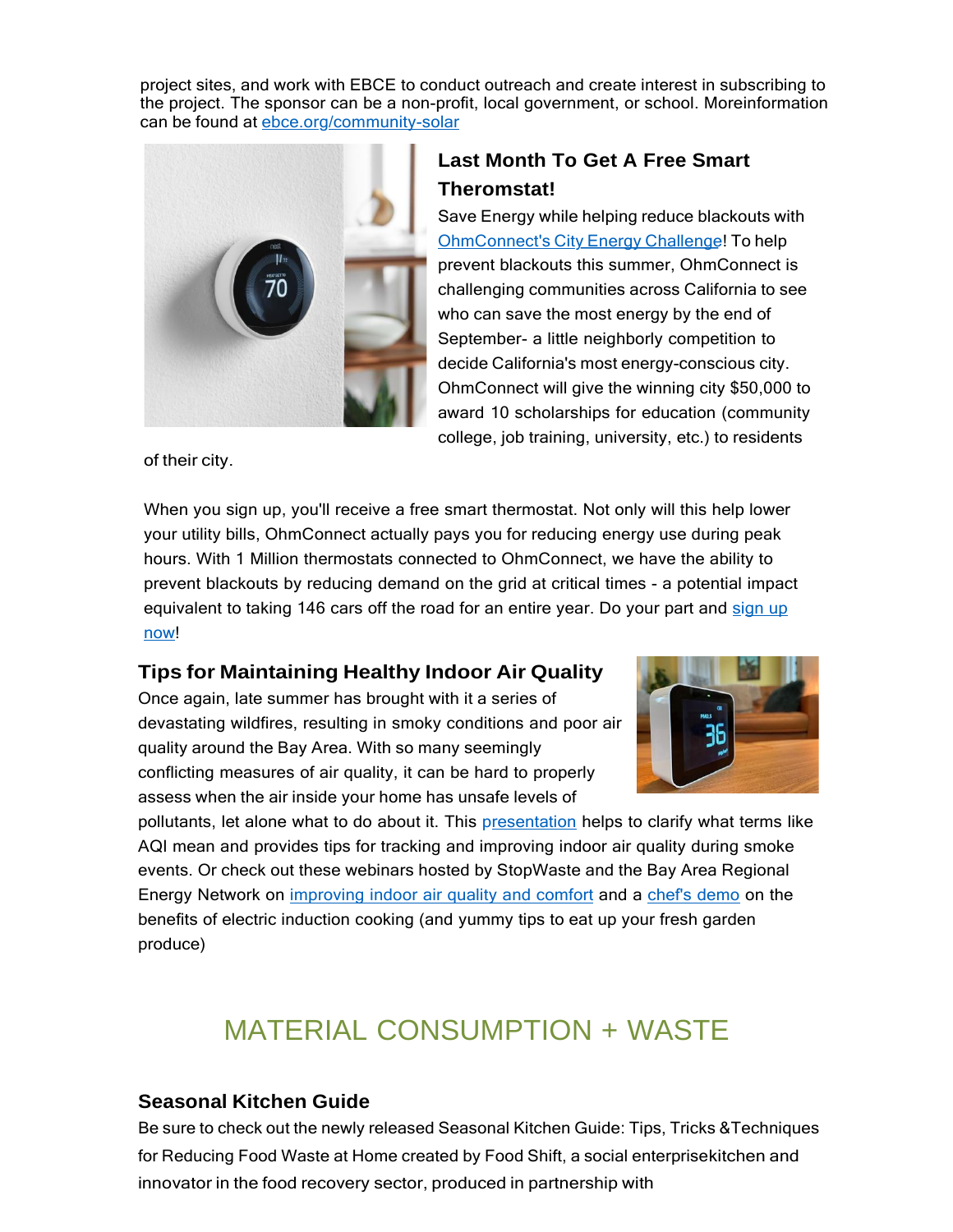

StopWaste. The beautiful calendar-style format focuses on 12 affordable and accessibleproduce items, providing creative recipe templates and tipsto reduce food waste and maximize food budget and nutrition. Various local Food Shift and StopWaste partner

organizations add to the guide with quotes and tips reflective of the community and its deep roots. Download the guide at [StopFoodWaste.org/FoodShiftGuide.](https://oaklandca19202.lt.acemlna.com/Prod/link-tracker?notrack=1&redirectUrl=aHR0cCUzQSUyRiUyRlN0b3BGb29kV2FzdGUub3JnJTJGRm9vZFNoaWZ0R3VpZGU%3D&sig=4R5cuoMrcgiFHwQExdWemhqtzKhar5uoZi5yk13zmF1j&iat=1632342146&a=799335011&account=oaklandca19202%2Eactivehosted%2Ecom&email=LRRV6glqIfcVPcYsJBrMHi%2FZD%2BmsUFpJrc5fHf6IoVE%3D&s=bad97c655476f96a390a72c05a742011&i=984A977A11A16369)

## **Gardening During Drought**

Despite the drought, it's still sustainable to garden. Whether you're planting California natives or growing vegetables and herbs, the key is to start with building healthy, resilient soil. Applying just a half inch of compost on top of your soil or around existing plants will feed nutrients to the soil, help



retain moisture, and make space for microbes and macroorganisms that will create a thriving ecosystem. Find all the resources you need to make your own compost, purchase compost and convert your lawn into a diverse Bay-Friendly garden at [www.stopwaste.org/gardening](https://oaklandca19202.lt.acemlna.com/Prod/link-tracker?notrack=1&redirectUrl=aHR0cCUzQSUyRiUyRnd3dy5zdG9wd2FzdGUub3JnJTJGZ2FyZGVuaW5n&sig=8mx8tEd6BekKdnVA6jXVnSYH3V3br2fh4KSThXu16q13&iat=1632342146&a=799335011&account=oaklandca19202%2Eactivehosted%2Ecom&email=LRRV6glqIfcVPcYsJBrMHi%2FZD%2BmsUFpJrc5fHf6IoVE%3D&s=bad97c655476f96a390a72c05a742011&i=984A977A11A16370)

# **CARBON REMOVAL + URBAN GREENING**



## **Keep Oakland Beautiful Daffodil Days!**

Every fall Keep Oakland Beautiful provides free daffodil bulbs and California poppy seeds to be planted around Oakland in highly visible spaces for the public to enjoy and beautify our city. Applications open Friday, September 24 - check out the website for more information:

[https://www.keepoaklandbeautiful.org/daffodil-days.html](https://oaklandca19202.lt.acemlna.com/Prod/link-tracker?notrack=1&redirectUrl=aHR0cHMlM0ElMkYlMkZ1cmxkZWZlbnNlLnByb29mcG9pbnQuY29tJTJGdjIlMkZ1cmwlM0Z1JTNEaHR0cHMtM0FfX3d3dy5rZWVwb2FrbGFuZGJlYXV0aWZ1bC5vcmdfZGFmZm9kaWwtMkRkYXlzLmh0bWwlMjZkJTNERHdNRmFRJTI2YyUzRDZaYm9LZEp6UjhuWk9xd0JqaFBuQ3clMjZyJTNEOVpiS3hnMHZoUWFZbGRxN3JQYS1oNmkzZlBfemhhYk5xWDJJVzNUX2NwQSUyNm0lM0RmMDdGY09Ha3ZyRk5uVkhRdk5OZjhjMHFZMkY3Z1FUYnI4M0lrTUlUZnlZJTI2cyUzRHU0b2Q5UURYSDNwZFlRM0ZQUTI2OWs3bHdlZVBURFl2S0xMZFdtSDFGd2MlMjZlJTNE&sig=22HxbpcMf3CtuAZJVrFPhKcZ9orMS7byUUR8oMJsrgYS&iat=1632342146&a=799335011&account=oaklandca19202%2Eactivehosted%2Ecom&email=LRRV6glqIfcVPcYsJBrMHi%2FZD%2BmsUFpJrc5fHf6IoVE%3D&s=bad97c655476f96a390a72c05a742011&i=984A977A11A16345)

## **California Clean Air Day**

[California Clean Air Day i](https://oaklandca19202.lt.acemlna.com/Prod/link-tracker?notrack=1&redirectUrl=aHR0cHMlM0ElMkYlMkZ3d3cuY2xlYW5haXJkYXkub3JnJTJG&sig=9EAvVigKmzzcmj69inAURfjCaazrQQnEvL36RSfvSuUw&iat=1632342146&a=799335011&account=oaklandca19202%2Eactivehosted%2Ecom&email=LRRV6glqIfcVPcYsJBrMHi%2FZD%2BmsUFpJrc5fHf6IoVE%3D&s=bad97c655476f96a390a72c05a742011&i=984A977A11A16346)s Wednesday, October 6th. Take the [Clean Air Pledge](https://oaklandca19202.lt.acemlna.com/Prod/link-tracker?notrack=1&redirectUrl=aHR0cHMlM0ElMkYlMkZ3d3cuY2xlYW5haXJkYXkub3JnJTJGcGxlZGdlJTJGaW5kaXZpZHVhbCUyRg%3D%3D&sig=BquLfh8o14Cvzgjtzxoz7c3sRkGFTgbmxtFYbbbYRfmK&iat=1632342146&a=799335011&account=oaklandca19202%2Eactivehosted%2Ecom&email=LRRV6glqIfcVPcYsJBrMHi%2FZD%2BmsUFpJrc5fHf6IoVE%3D&s=bad97c655476f96a390a72c05a742011&i=984A977A11A16347) and commit to doing your part to clear the air, through actions big and small. Plant a tree, ride a bike, or pledge to drive an electric car now or in the future!